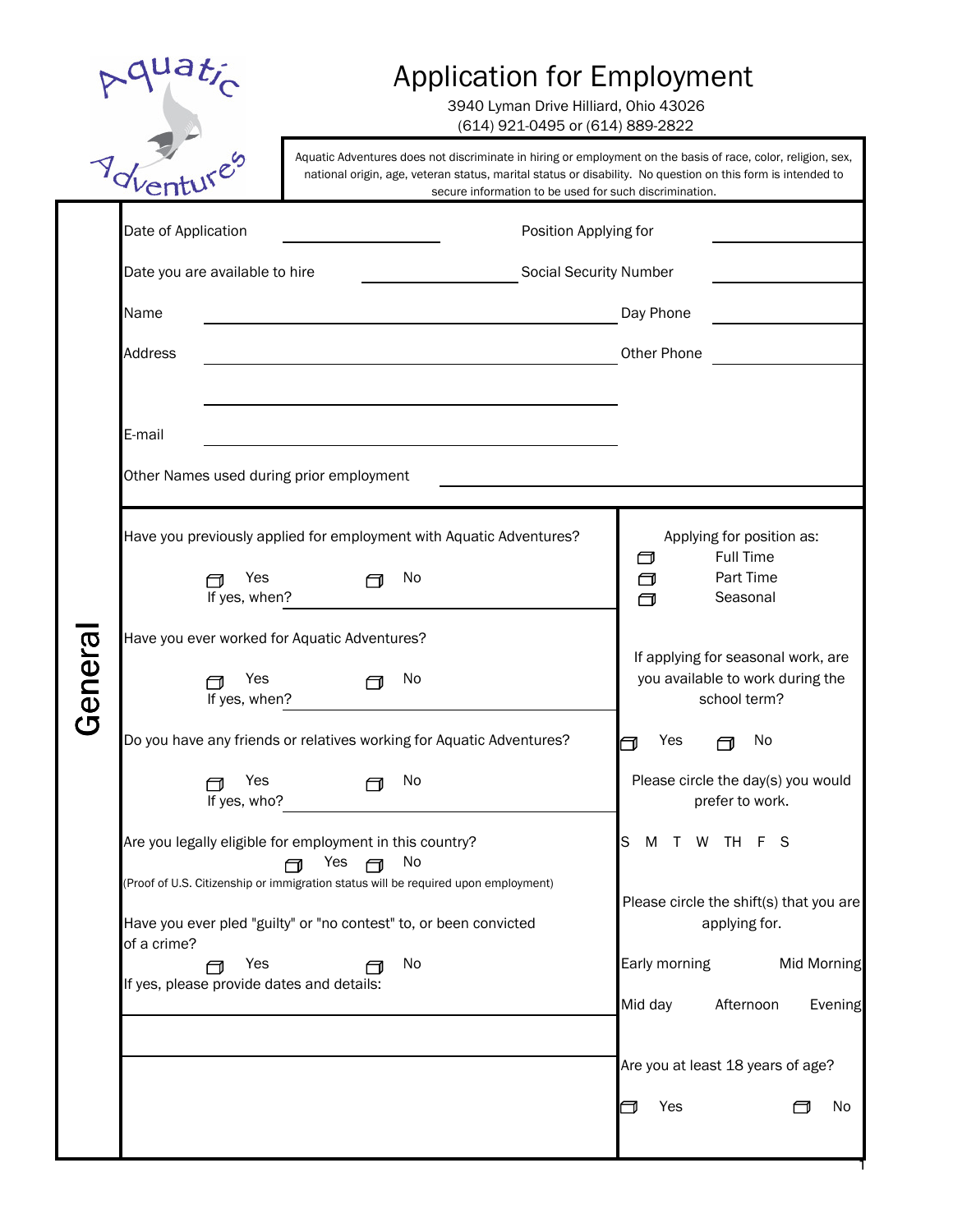|                                                                                                                |                                                                                                                 |                                                                                       | <b>High School</b>        |                    |          |   | College                                                                                                   | Other           |    |
|----------------------------------------------------------------------------------------------------------------|-----------------------------------------------------------------------------------------------------------------|---------------------------------------------------------------------------------------|---------------------------|--------------------|----------|---|-----------------------------------------------------------------------------------------------------------|-----------------|----|
|                                                                                                                |                                                                                                                 |                                                                                       |                           |                    |          |   |                                                                                                           |                 |    |
|                                                                                                                | Name                                                                                                            |                                                                                       |                           |                    |          |   |                                                                                                           |                 |    |
| Education                                                                                                      | Location                                                                                                        |                                                                                       |                           |                    |          |   |                                                                                                           |                 |    |
|                                                                                                                | Number of                                                                                                       |                                                                                       |                           |                    |          |   |                                                                                                           |                 |    |
|                                                                                                                | years                                                                                                           |                                                                                       |                           |                    |          |   |                                                                                                           |                 |    |
|                                                                                                                | completed                                                                                                       |                                                                                       |                           |                    |          |   |                                                                                                           |                 |    |
|                                                                                                                | Course                                                                                                          |                                                                                       |                           |                    |          |   |                                                                                                           |                 |    |
|                                                                                                                | Study                                                                                                           |                                                                                       |                           |                    |          |   |                                                                                                           |                 |    |
|                                                                                                                | Did you                                                                                                         | Yes<br>冖                                                                              | No<br>冖                   |                    | Yes<br>┓ | न | No                                                                                                        | Yes<br>@<br>冖   | No |
|                                                                                                                | graduate?                                                                                                       |                                                                                       |                           |                    |          |   |                                                                                                           |                 |    |
|                                                                                                                | Please provide the following information of your past three (3) employers, assignments or volunteer activities, |                                                                                       |                           |                    |          |   |                                                                                                           |                 |    |
| starting with the most recent. If you are submitting a resume please complete this section in addition to your |                                                                                                                 |                                                                                       |                           |                    |          |   |                                                                                                           |                 |    |
|                                                                                                                |                                                                                                                 |                                                                                       |                           |                    |          |   | resume. If you would like to add addition work history please use space provided in the "skills" section. |                 |    |
|                                                                                                                | From                                                                                                            | To                                                                                    | Employer                  |                    |          |   |                                                                                                           | Phone           |    |
|                                                                                                                |                                                                                                                 |                                                                                       |                           |                    |          |   |                                                                                                           |                 |    |
|                                                                                                                | Immediate Supervisor                                                                                            |                                                                                       | Complete Address          |                    |          |   |                                                                                                           |                 |    |
|                                                                                                                |                                                                                                                 |                                                                                       |                           |                    |          |   |                                                                                                           |                 |    |
|                                                                                                                |                                                                                                                 |                                                                                       |                           |                    |          |   |                                                                                                           |                 |    |
|                                                                                                                | <b>Starting Rate/Salary</b>                                                                                     |                                                                                       | <b>Starting Job Title</b> |                    |          |   | <b>Ending Rate/Salary</b>                                                                                 | Final Job Title |    |
|                                                                                                                |                                                                                                                 |                                                                                       |                           |                    |          |   |                                                                                                           |                 |    |
|                                                                                                                | Reference Information<br>Summarize the nature of work and responsibilities.                                     |                                                                                       |                           |                    |          |   |                                                                                                           |                 |    |
|                                                                                                                |                                                                                                                 |                                                                                       |                           |                    |          |   |                                                                                                           |                 |    |
|                                                                                                                | May we contact for reference?                                                                                   |                                                                                       |                           | Reason for leaving |          |   |                                                                                                           |                 |    |
|                                                                                                                | Yes<br>╗                                                                                                        | No<br>╗                                                                               |                           |                    |          |   |                                                                                                           |                 |    |
|                                                                                                                | From                                                                                                            | To                                                                                    | Employer                  |                    |          |   |                                                                                                           | Phone           |    |
|                                                                                                                |                                                                                                                 |                                                                                       |                           |                    |          |   |                                                                                                           |                 |    |
|                                                                                                                |                                                                                                                 |                                                                                       |                           |                    |          |   |                                                                                                           |                 |    |
|                                                                                                                | Immediate Supervisor                                                                                            |                                                                                       | Complete Address          |                    |          |   |                                                                                                           |                 |    |
|                                                                                                                |                                                                                                                 |                                                                                       |                           |                    |          |   |                                                                                                           |                 |    |
|                                                                                                                | <b>Starting Rate/Salary</b>                                                                                     |                                                                                       | <b>Starting Job Title</b> |                    |          |   | <b>Ending Rate/Salary</b>                                                                                 | Final Job Title |    |
|                                                                                                                |                                                                                                                 |                                                                                       |                           |                    |          |   |                                                                                                           |                 |    |
|                                                                                                                | Summarize the nature of work and responsibilities.                                                              |                                                                                       |                           |                    |          |   |                                                                                                           |                 |    |
|                                                                                                                |                                                                                                                 |                                                                                       |                           |                    |          |   |                                                                                                           |                 |    |
|                                                                                                                | May we contact for reference?                                                                                   |                                                                                       |                           |                    |          |   |                                                                                                           |                 |    |
|                                                                                                                | Yes                                                                                                             | No                                                                                    |                           | Reason for leaving |          |   |                                                                                                           |                 |    |
|                                                                                                                | From                                                                                                            | To                                                                                    | Employer                  |                    |          |   |                                                                                                           | Phone           |    |
|                                                                                                                |                                                                                                                 |                                                                                       |                           |                    |          |   |                                                                                                           |                 |    |
|                                                                                                                |                                                                                                                 |                                                                                       |                           |                    |          |   |                                                                                                           |                 |    |
|                                                                                                                | <b>Immediate Supervisor</b><br>Complete Address                                                                 |                                                                                       |                           |                    |          |   |                                                                                                           |                 |    |
| Employment History &                                                                                           |                                                                                                                 |                                                                                       |                           |                    |          |   |                                                                                                           |                 |    |
|                                                                                                                |                                                                                                                 |                                                                                       |                           |                    |          |   |                                                                                                           | Final Job Title |    |
|                                                                                                                |                                                                                                                 | <b>Starting Rate/Salary</b><br><b>Starting Job Title</b><br><b>Ending Rate/Salary</b> |                           |                    |          |   |                                                                                                           |                 |    |
|                                                                                                                | Summarize the nature of work and responsibilities.<br>May we contact for reference?<br>Reason for leaving       |                                                                                       |                           |                    |          |   |                                                                                                           |                 |    |
|                                                                                                                |                                                                                                                 |                                                                                       |                           |                    |          |   |                                                                                                           |                 |    |
|                                                                                                                |                                                                                                                 |                                                                                       |                           |                    |          |   |                                                                                                           |                 |    |
|                                                                                                                |                                                                                                                 |                                                                                       |                           |                    |          |   |                                                                                                           |                 |    |
|                                                                                                                | Yes<br>No<br>⊖                                                                                                  |                                                                                       |                           |                    |          |   |                                                                                                           |                 |    |